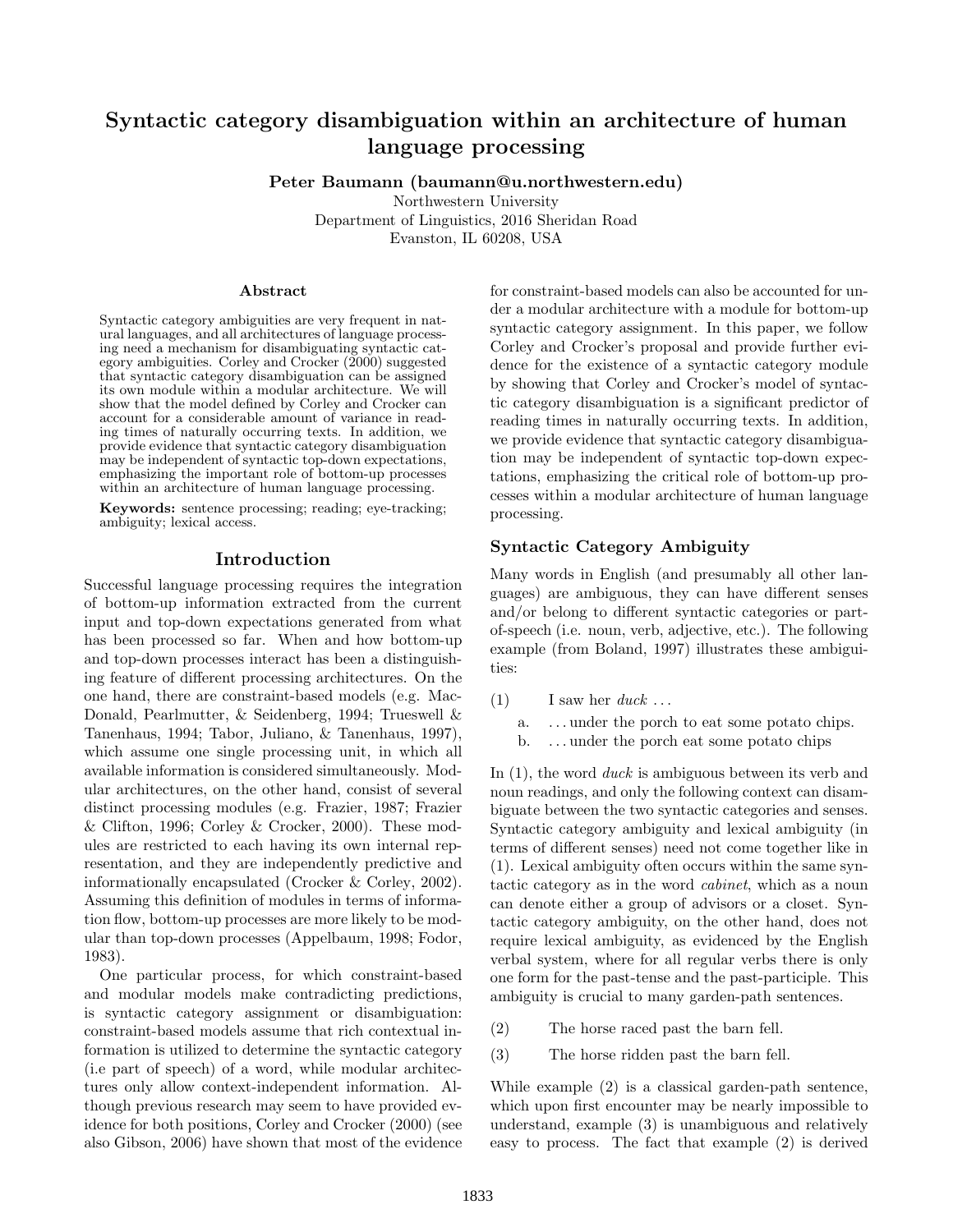from [\(3\)](#page-0-2) only by replacing the ambiguous word raced with the unambiguous *ridden* demonstrates the important role of syntactic category disambiguation in language processing (cf. [Chomsky & Lasnik,](#page-5-10) [1977\)](#page-5-10).

#### Previous Research

One particular type of syntactic category ambiguity, which has received considerable attention in research is the noun-verb ambiguity. Based on three experiments, [Frazier](#page-5-4) [\(1987\)](#page-5-4) suggested that the processor delays resolving the ambiguity until disambiguating information is encountered, as readers spent less time on ambiguous words and more time on disambiguating context than on unambiguous words and their respective contexts. These results were put into question by [MacDonald](#page-5-11) [\(1993\)](#page-5-11) (see also [MacDonald,](#page-5-11) [1993\)](#page-5-11), who in turn argued that different statistical measures and biases such as semantic biases, syntactic context and word co-occurrences could influence syntactic category disambiguation. Similarly, [Tabor et al.](#page-5-3) [\(1997\)](#page-5-3) showed that readers are sensitive to syntactic context when resolving syntactic category ambiguities between the determiner and complementizer readings of that: a reading time delay occurred when that following a verb was disambiguated as a determiner or sentence-initial that was disambiguated as a complementizer.

While the results cited so far suggest that syntactic category disambiguation is – at least to some degree – dependent on syntactic or discourse context, [Boland](#page-5-9) [\(1997\)](#page-5-9) and [Boland and Blodgett](#page-5-12) [\(2001\)](#page-5-12) demonstrated in a series of experiments that when reading a syntactic category ambiguous word like duck, readers are sensitive to its *lexical bias*, i.e. the relative frequencies of the lexical entries for this word, independent of the syntactic or discourse context it appears in. In a similar vein, [Stolterfoht, Gese, and Maienborn](#page-5-13) [\(2010\)](#page-5-13) showed that for German adjectival passives (e.g. closed), whose forms are ambiguous between passive participle and adjective, there is an increase in reading times when preceded by an adjective-copula auxiliary as compared to the passive auxiliary, and as compared to unambiguous adjectives. This suggests that syntactic category disambiguation has a strong bottom-up component, which cannot be overridden by any top-down information. It is thus rather uncontroversial that lexical bias plays an important role in syntactic category disambiguation (cf. e.g. [Gibson,](#page-5-8) [2006\)](#page-5-8).

However, it remains open to what extent additional contextual information is used in this process: [Gibson](#page-5-8) [\(2006\)](#page-5-8) proposed that in addition to the contextindependent lexical bias syntactic category disambiguation is also affected by context-dependent syntactic expectations, which he broadly formalizes as the probability of a syntactic category in a given 'syntactic environment'. A more restrictive notion of sufficient contextual information in syntactic category disambiguation, which

was proposed by [Corley and Crocker](#page-5-0) [\(2000\)](#page-5-0), will be introduced in the next section and forms the basis of this paper.

## The Statistical Lexical Category Module

One curious fact about syntactic category disambiguation is that computers seem to be nearly as good at it as humans are: unlike many other tasks in natural language processing, part-of-speech tagging has been an area in which rather simple models can achieve near-ceiling accuracy [\(Charniak,](#page-5-14) [1993\)](#page-5-14). Inspired by this observation, [Corley and Crocker](#page-5-0) [\(2000\)](#page-5-0) assumed that syntactic category disambiguation is distinct from syntactic parsing. Reasons for this assumption are that syntactic category disambiguation happens extremely locally, that the relevant statistics are different from syntactic parsing, and that syntactic category disambiguation does not involve structure building. This means that syntactic category disambiguation can have its own internal representation, be informationally encapsulated and independently predictive, thus constituting the requirements for a separate module, the *Statistical Lexical Category Module*<sup>[1](#page-1-0)</sup> [\(Corley](#page-5-0) [& Crocker,](#page-5-0) [2000\)](#page-5-0).

[Corley and Crocker'](#page-5-0)s model for the Statistical Lexical Category Module (SLCM) is based on a simple bigram statistical part-of-speech tagger defined by [Equation](#page-1-1) [1,](#page-1-1) which expresses the assumption that the joint probability  $P(t_0, \ldots, t_n, w_0 \ldots w_n)$  of all part-of-speech tags  $t_0, \ldots, t_n$  and all words  $w_0 \ldots w_n$  read so far can be reasonably approximated by the product of the lexical bias (i.e. the probability of word  $w_i$  given tag  $t_i$ ) and the category bigram transitional probability.

<span id="page-1-1"></span>
$$
P(t_1, ..., t_n, w_0 ... w_n) \approx \prod_{i=1}^n P(w_i|t_i) P(t_i|t_{i-1}) \quad (1)
$$

Since lexical bias  $P(w_i|t_i)$  is a property of the word, the category bigram transitional probability  $P(t_i|t_{i-1})$ is the only means to capture context-dependence in this model of syntactic category disambiguation, implying that syntactic context-dependence is in fact only a dependence on the syntactic category of the preceding word.

One may object that limiting context-dependence to the category of only the preceding word is a too restrictive assumption, but [Corley and Crocker](#page-5-0) [\(2000\)](#page-5-0) (see also [Crocker & Corley,](#page-5-6) [2002\)](#page-5-6) showed that it is enough to model the results reported by [MacDonald](#page-5-11) [\(1993\)](#page-5-11) and [Tabor et al.](#page-5-3) [\(1997\)](#page-5-3).

However, the aim of this paper is not to try to explain all psycholinguistic evidence involving syntactic category disambiguities. Instead, we will evaluate [Corley and](#page-5-0) [Crocker'](#page-5-0)s SLCM model on a larger scale as a predictor of reading times in naturally occurring text. While [Corley](#page-5-0)

<span id="page-1-0"></span><sup>&</sup>lt;sup>1</sup>[Corley and Crocker](#page-5-0) [\(2000\) refer to syntactic category](#page-5-0) [ambiguity as 'lexical category ambiguity'.](#page-5-0)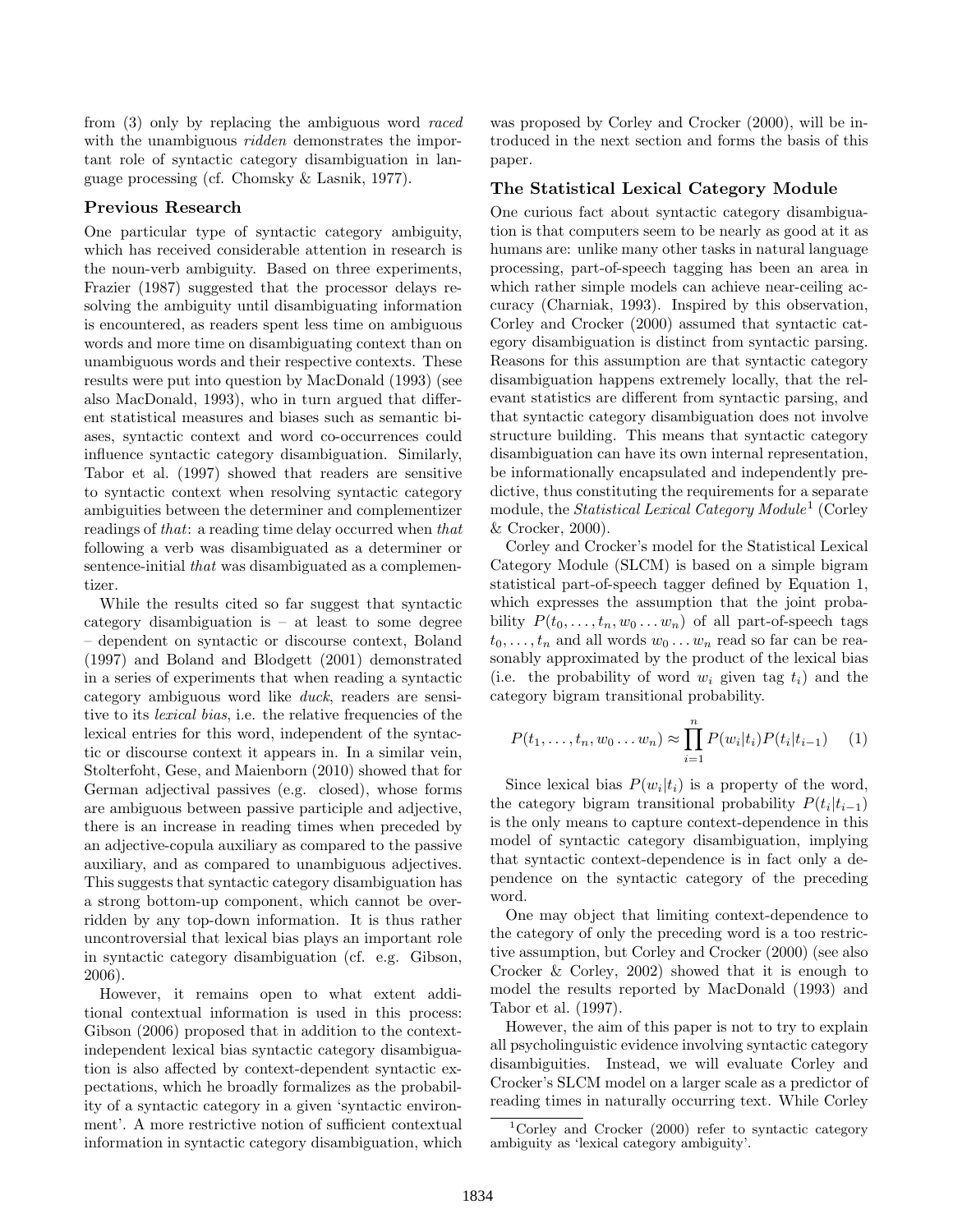[and Crocker](#page-5-0) assume a direct link between the probabilities derived from [Equation](#page-1-1) [1](#page-1-1) and human processing difficulties, we follow common practice (e.g. [Demberg &](#page-5-15) [Keller,](#page-5-15) [2008;](#page-5-15) [Pynte, New, & Kennedy,](#page-5-16) [2008\)](#page-5-16) and take the logarithm as the linking function between probabilities and reading times.

We thus obtain the following measure  $\log P_{SLCM}$  for a word  $w_i$  given its tag  $t_i$  and the tag  $t_{i-1}$  of the previous word:

<span id="page-2-0"></span>
$$
\log P_{SLCM} = \log P(w_i|t_i) + \log P(t_i|t_{i-1}) \qquad (2)
$$

This measure is evaluated in Experiment 1, where we show that it is a significant predictor of reading times in naturally occurring texts. In Experiment 2, we evaluate both terms in [Equation](#page-2-0) [2](#page-2-0) separately and show that lexical bias and category bigram transitional probabilities make independent contributions to the model fit observed in Experiment 1. In the final experiment, we provide evidence that syntactic category disambiguation may be independent of syntactic top-down expectations as measured by surprisal [\(Hale,](#page-5-17) [2001\)](#page-5-17) based on a probabilistic context-free grammar.

## Experiments

In recent years, it has become standard to evaluate computational models of language processing on 'eyetracking corpora', i.e. on eye-tracking data of people reading naturally occurring texts [\(Pynte et al.,](#page-5-16) [2008;](#page-5-16) [Demberg & Keller,](#page-5-15) [2008\)](#page-5-15). The basic idea is to fit two regression models to a measure of readings times. One regression model (baseline model) includes as predictors control variables, which are known to have an influence on reading times. The second regression model includes all those predictors as well, but in addition it also includes our computational model of language processing as a predictor. To test whether our computational model of language processing is a significant predictor we compare the fit of the two regression models to the data by means of a log-likelihood test.

#### Methods

In this section we describe the methodological detail common across all three experiments.

Data and Dependent Variable All three experiments use the Dundee Corpus [\(Kennedy & Pynte,](#page-5-18) [2004\)](#page-5-18), a collection of eye-movement data from 10 participants reading 51,501 words each of the British newspaper The Independent. We approximated lexical categories by part-of-speech (PoS) tags, which were obtained by tagging the Dundee Corpus with the CLAWS tagger [\(Garside,](#page-5-19) [1987\)](#page-5-19). Since syntactic category disambiguation is assumed to happen 'early' in processing, we chose first-pass reading times as our dependent variable. Firstpass reading times are calculated for a given word and participant as the sum of all eye fixations on that word in the first pass, i.e. before leaving the word either to the right or to the left. Data points were removed if a word was not fixated, appeared as the first or last word in a line, or contained any non-letter symbol.

Control Variables All regression models included the following control variables, which are known to have an influence on reading times (c.f. [Demberg & Keller,](#page-5-15) [2008\)](#page-5-15): number of characters per word, position of word in a sentence, an indicator variable whether the previous word was not fixated, and indicator variable whether the following word was not fixated, the frequency of the word, the frequency of the previous word, the forward transitional probability, i.e. bigram probability  $P(w_i|w_{i-1})$ , and the backward transitional probability  $P(w_i|w_{i+1})$ . All frequencies and transitional probabilities were obtained by fitting a unigram or bigram model with modified Kneser-Ney smoothing [\(Chen & Good](#page-5-20)[man,](#page-5-20) [1998\)](#page-5-20) to the British National Corpus (100 million words) using the SRILM toolkit [\(Stolcke,](#page-5-21) [2002\)](#page-5-21). All continuous variables were centered and scaled to two standard deviations to minimize collinearity. In addition, all frequencies and transitional probabilities were logtransformed before scaling.

Estimating Probabilities in the SLCM Model The probabilities in [Equation](#page-2-0) [2](#page-2-0) were estimated from a corpus obtained by concatenating the CLAWS-tagged versions of the British National Corpus and the Dundee Corpus. The lexical bias  $P(w_i|t_i)$  was estimated as is, i.e. without any smoothing. For estimating the the category bigram transitional probability  $P(t_i|t_{i-1})$  we again used a bigram model with modified Kneser-Ney smoothing.

Regression Models For the regression models we used linear 'mixed-effects' models [\(Pinheiro & Bates,](#page-5-22) [2000;](#page-5-22) [Gelman & Hill,](#page-5-23) [2007\)](#page-5-23) of first-pass reading times with *participant*, word and text number as random effects, as a generalization of the common by-subject and by-item analyses, thus taking into account that the different words and texts read by the participants are random samples in the same sense as the participants are (cf. [Clark,](#page-5-24) [1973\)](#page-5-24). All models were fit in R [\(R Develop](#page-5-25)[ment Core Team,](#page-5-25) [2011\)](#page-5-25) using the *lme4* package [\(Bates,](#page-4-1) [2005\)](#page-4-1).

#### Baseline Model Results

The coefficients and standard errors of the baseline model are shown in [Table](#page-3-0) [1.](#page-3-0) The coefficients are as expected based on prior research: e.g. reading times decreases with increasing position in the sentence and increasing word frequency, and increase with an increasing number of characters in a word.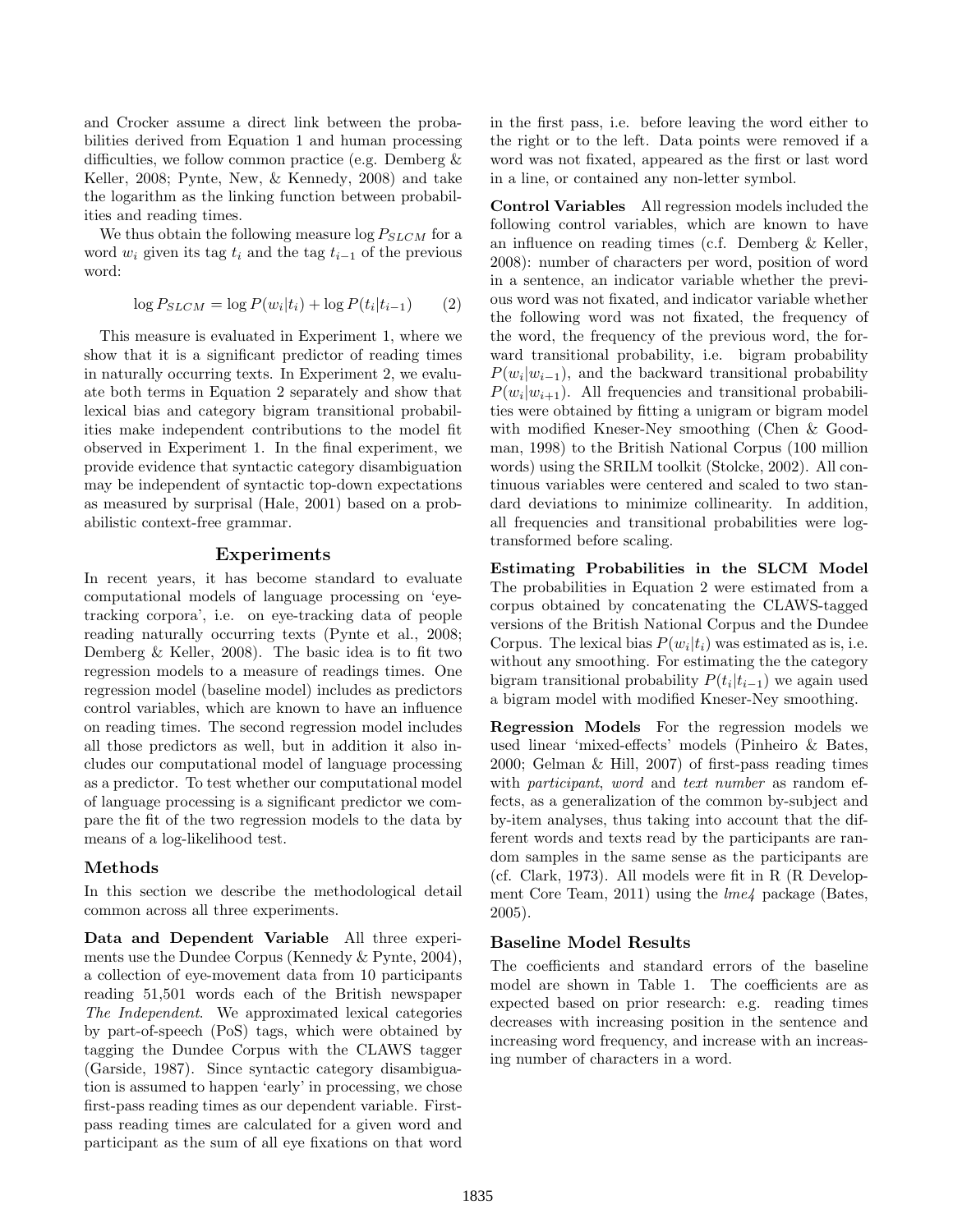Table 1: Baseline model coefficients

<span id="page-3-0"></span>

| Predictor             | Coeff.   | Std.Error | t.       |
|-----------------------|----------|-----------|----------|
| (Intercept)           | 206.34   | 7.31      | 28.22    |
| Position in Sentence  | $-6.02$  | 0.51      | $-11.76$ |
| Number of Characters  | 51.68    | 1.16      | 44.45    |
| Frequency of Word     | $-23.89$ | 1.58      | $-15.15$ |
| Freq. of Prev. Word   | $-12.84$ | 0.61      | $-20.90$ |
| Forward Trans. Prob.  | $-10.24$ | 0.94      | $-10.94$ |
| Backward Trans. Prob. | $-1.95$  | 0.70      | $-2.77$  |
| No Fixation Next      | 10.14    | 0.49      | 20.61    |
| No Fixation Previous  | 27.84    | 0.52      | 53.70    |

## Experiment 1

The objective of Experiment 1 is to evaluate [Corley and](#page-5-0) [Crocker'](#page-5-0)s model of the SLCM as a predictor of reading times. The predictor to be evaluated is the full model as stated in [Equation](#page-2-0) [2.](#page-2-0)

<span id="page-3-3"></span>Figure 1: Partial effect of full SLCM model with all other predictors held constant



Results The coefficient and standard error of the full tagger-based model of syntactic category disambiguation [\(Equation](#page-2-0) [2\)](#page-2-0) are shown in [Table](#page-3-1)  $2^2$  $2^2$ . A log-likelihood test between the regression model with the predictor  $\log P_{SLCM}$  and the baseline model confirmed that [Equa](#page-2-0)[tion](#page-2-0) [2](#page-2-0) is a significant predictor of reading times  $(\chi^2 =$ 29.955,  $p < .0001$ . The relation between  $\log P_{SLCM}$  and reading times is plotted in [Figure](#page-3-3) [1,](#page-3-3) which shows the

<span id="page-3-1"></span>Table 2: Model coefficient of full SLCM model

| Predictor  | Co <sub>e</sub> ff | Std.Error |                        |
|------------|--------------------|-----------|------------------------|
| $P_{SLCM}$ |                    | -1-05     | $\mathsf{K}$ $\Lambda$ |

partial effect of  $\log P_{SLCM}$  with all other predictors held constant at their respective means. It can be seen that reading times increase as  $\log P_{SLCM}$  or  $P_{SLCM}$  decrease.

Discussion The above result shows that the simple model of syntactic category disambiguation in [Equa](#page-2-0)[tion](#page-2-0) [2](#page-2-0) cannot only account for many empirical results in psycholinguistic experiments, but is also a significant predictor of reading times in naturally occurring text. The direction of the effect is in line with experimental evidence modeled by [Corley and Crocker](#page-5-0) [\(2000\)](#page-5-0) in the sense that a lower probability in [Equation](#page-2-0) [2](#page-2-0) leads to higher reading times.

# Experiment 2

In Experiment 2 we investigate whether lexical bias and category bigram transitional probability are also independently significant as predictors of reading times. To test this hypothesis, we fitted three models, one with only lexical bias (log-transformed  $P(w_i|t_i)$ ), one with only category bigram transitional probability (logtransformed  $P(t_i|t_{i-1})$ , and a third one with both terms as additional predictors to the baseline model.

Results The coefficients and standard errors for lexical bias and category bigram transitional probability are shown in [Table](#page-3-4) [3.](#page-3-4) The negative coefficients indicate that increasing the lexical bias (i.e. making the 'correct' category more likely) and increasing the category bigram transitional probability both lead to shorter reading times. A log-likelihood test confirmed that a model with either lexical bias  $(\chi^2 = 7.37, p < .001)$  or category bigram transitional probability ( $\chi^2 = 22.97, p < .0001$ ) yields a significantly better fit to the data than the baseline model, and that a model with both predictors significantly improves over a model with only one.

Discussion Our results show that both lexical bias and category bigram transitional probability are significant predictors of reading times. For lexical bias this is in line with the results of [Boland](#page-5-9) [\(1997\)](#page-5-9) and [Boland](#page-5-12)

<span id="page-3-4"></span>Table 3: Model coefficient for lexical bias and category bigram probabilities

| Predictor       | Coeff.  | - Std. Error |         |
|-----------------|---------|--------------|---------|
| Lexical Bias    | -4.86   | 1.57         | $-3.09$ |
| Category Bigram | $-4.28$ | 0.69         | $-6.18$ |

<span id="page-3-2"></span> $2^2$ Coefficients for the control variables are not listed as they are qualitatively similar to the ones reported for the baseline model.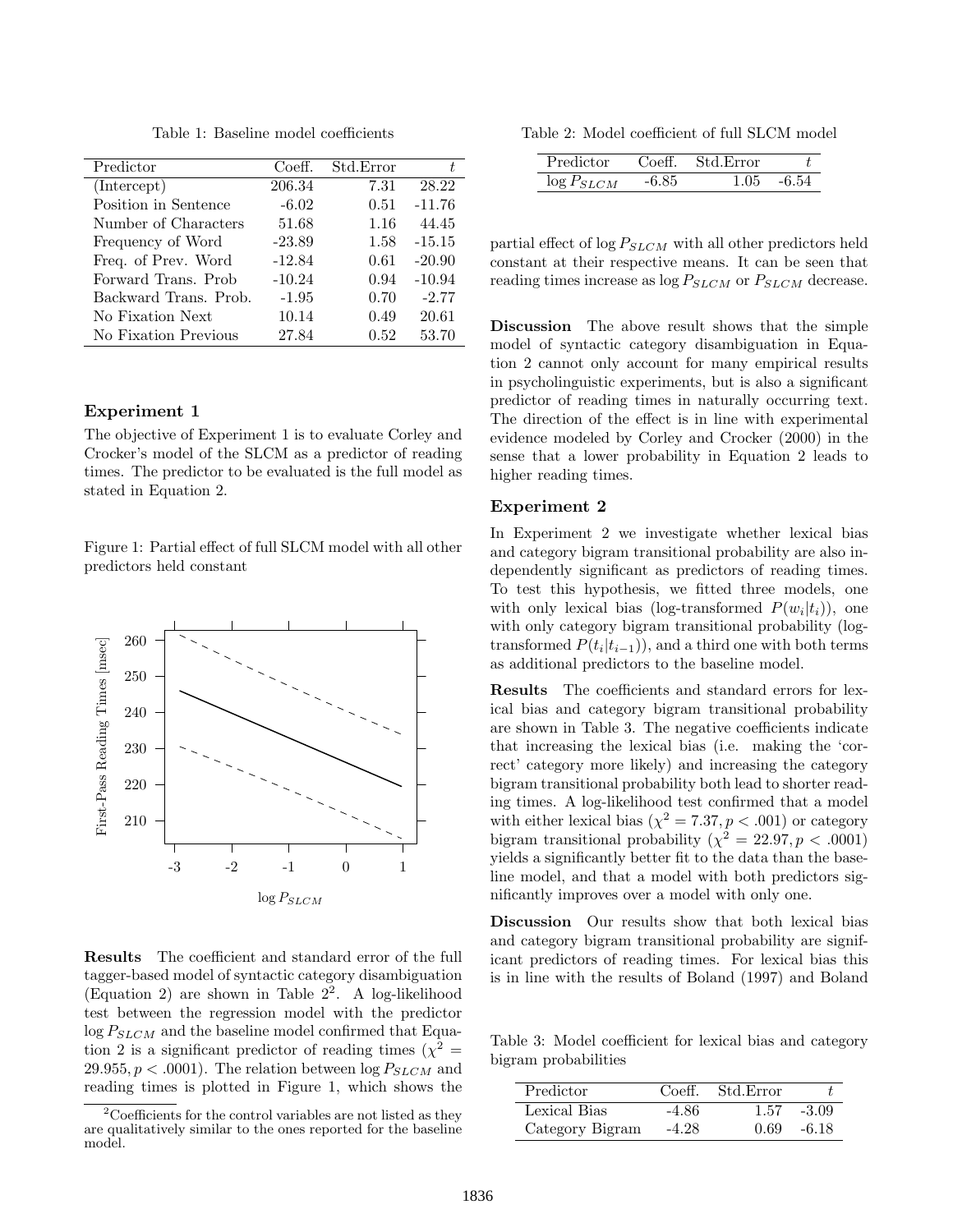[and Blodgett](#page-5-12) [\(2001\)](#page-5-12), who also found a significant effect of lexical bias on reading times. The effect of category bigram transitional probabilities shows that the immediately preceding category contains information beyond what is contained in the corresponding preceding word, as including category bigram transitional probabilities improves over a baseline model, which already contained word bigram transitional probabilities.

#### Experiment 3

In Experiment 3 we test whether the effects of syntactic category disambiguation accounted for by the SLCM model can be ascribed to syntactic top-down expectations. If this were the case, it would provide strong evidence against any modular approach to syntactic category disambiguation. Syntactic top-down expectations are often measured by surprisal [\(Hale,](#page-5-17) [2001\)](#page-5-17), which can be calculated from a probabilistic context-free grammar.

We calculated unlexicalized surprisal values for all words in the Dundee Corpus using the top-down parser described in [\(Roark,](#page-5-26) [2001\)](#page-5-26) and [\(Roark, Bachrach, Car](#page-5-27)[denas, & Pallier,](#page-5-27) [2009\)](#page-5-27) and included it as an additional predictor in our baseline model. We than compared this enriched baseline model to a regression model, which contained both surprisal and the log-probabilities of the tagger-based model of syntactic category disambiguation [\(Equation](#page-2-0) [2\)](#page-2-0).

Results The coefficients and standard errors for surprisal and the tagger-based model of syntactic category disambiguation are shown in [Table](#page-4-2) [4.](#page-4-2) As in Experiment 1, the coefficient of the tagger-based model is negative coefficients indicating that increasing the probability in [Equation](#page-1-1) [1](#page-1-1) leads to shorter reading times. The coefficient of surprisal is positive. This is expected as higher surprisal is associated with longer reading times [\(Hale,](#page-5-17) [2001;](#page-5-17) [Demberg & Keller,](#page-5-15) [2008\)](#page-5-15). A log-likelihood test confirmed that a model with the tagger-based model and surprisal improves significantly over a baseline model with only surprisal  $(\chi^2 = 13.18, p < .001)$ .

Discussion The above results show that SLCM model is a significant predictor of reading times even if surprisal is included in the baseline regression model. Although this does not rule out the hypothesis that the effects of syntactic category disambiguation accounted for by the SLCM model may be reduced to syntactic top-down expectations, it provides strong evidence against such a hy-

<span id="page-4-2"></span>Table 4: Model coefficient for surprisal and the full SLCM model

| Predictor       | Coeff. | Std.Error |         |
|-----------------|--------|-----------|---------|
| Surprisal       | 2.17   | 0.69      | 3.13    |
| $\log P_{SLCM}$ | -5.67  | 1 11      | $-5.10$ |

pothesis, and suggests instead that syntactic top-down expectations and bottom-up syntactic category disambiguation may be independent processes, as suggested by [Gibson](#page-5-8) [\(2006\)](#page-5-8) and [Corley and Crocker](#page-5-0) [\(2000\)](#page-5-0).

## General Discussion

In our experiments, we have shown that the model of a Statistical Lexical Category Module as formulated by [Corley and Crocker](#page-5-0) [\(2000\)](#page-5-0) is a significant predictor of reading times in naturally occurring texts. While our results do not necessarily imply that syntactic category disambiguation is a separate module, they provide further evidence for modular models relying on simple context-independent statistics for lexical category disambiguation. The observation that SLCM model is a significant predictor of reading times in addition to syntactic expectations as measured by surprisal indicates that [Corley and Crocker'](#page-5-0)s model may indeed account for bottom-up processes in reading, while surprisal accounts for top-down processes.

Since any architecture of language processing needs to integrate bottom-up and top-down processes, one may conclude that the combination of a restricted (or modular) model of bottom-up syntactic category disambiguation with a model of syntactic top-down expectations may ultimately lead to better models of the architecture of human language processing and, more specifically, to a better understanding of syntactic category disambiguation as a phenomenon at interface of lexical access and syntactic processing, as recent experiments have shown that syntactic category ambiguity also plays a crucial rule in lexical-semantic access and disambiguation [\(Jones, Folk, & Brusnighan,](#page-5-28) [2012\)](#page-5-28).

Finally, our results may also contribute to the ongoing debate on lexicalized vs. unlexicalized measures of syntactic expectations and their reflections in reading times (for a review, see [Roark et al.,](#page-5-27) [2009\)](#page-5-27): since bigram probabilities are the simplest form of syntactic expectations, our observation that category bigram probabilities are a significant predictor of reading times, even if controlled for word bigram probabilities, suggests that lexicalized and unlexicalized measures of syntactic expectations may have independent contributions to reading times.

# Acknowledgments

The author would like to thank the four anonymous reviewers for their suggestions and Masaya Yoshida and Daniel Müller-Feldmeth for many fruitful discussions.

# References

- <span id="page-4-0"></span>Appelbaum, I. (1998). Fodor, modularity, and speech perception. Philosophical Psychology, 11 (3), 317–330.
- <span id="page-4-1"></span>Bates, D. M. (2005). Fitting linear mixed models in R: Using the lme4 package. R News: The Newsletter of the R Project,  $5(1)$ , 27-30.